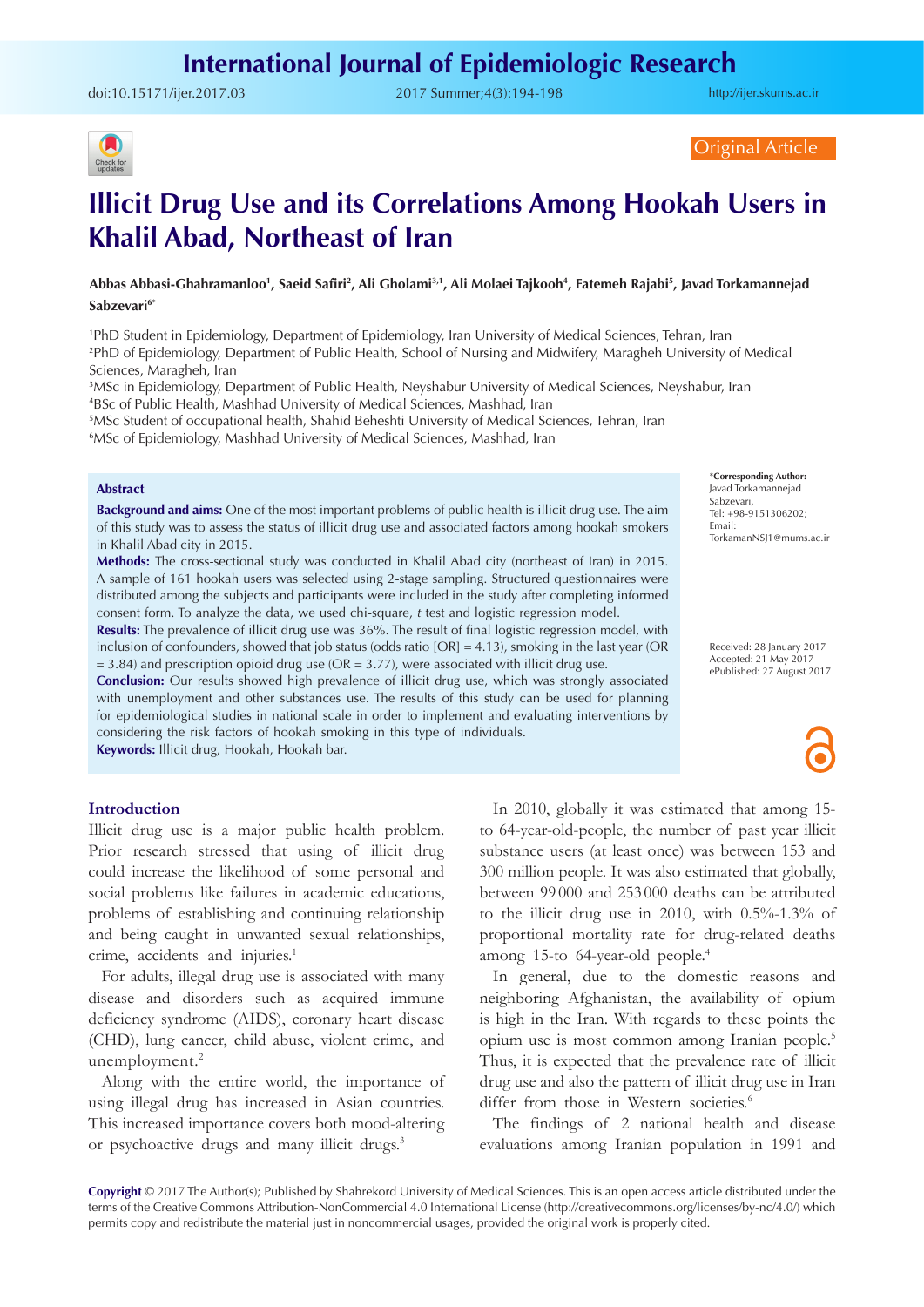1999 indicated that hookah smoking had an increasing trend among youth.<sup>7</sup>

In addition, the prevalence rate of hookah smoking was reported 5.3% across the entire country and 8.2% in the southern cities.<sup>8,9</sup>

There is limited information about illicit drug use and associated factors in hookah smokers in Iran. So, the aim of this study was to assess the status of illicit drug use and associated factors among hookah smokers of Khalil Abad city in 2015.

### **Methods**

A sample of 161 people from Khalil Abad city (northeast of Iran) hookah users was selected. A self-administrated questionnaire was distributed to participants. For data collection we used 2 stage schemes. First, we used snowball sampling to find hookah bars. With question of ordinary people we found first bar. After collecting data from this bar, with question of hookah users of this bar the research team found the latter bar and so on. In each bar, all hookah users were included in our study.

With regards to situation of substance use in Iran, the questionnaire was developed by taking the cues from the World Health Organization (WHO) Core Questionnaires and WHO Alcohol, Smoking and Substance Involvement Screening Test (ASSIST). This questionnaire was used in previous researches and its validity and reliability were assessed in this study.10 This questionnaire includes questions about a wide range of substances and their usage time. These substances are cigarette, alcohol, prescription drugs, cannabis, ecstasy, stimulants (like amphetamine and methamphetamine), opium and its burnt, heroin and cocaine. In the last section of questionnaire there are some questions about the status of each substance usage among family members and close friends. The questions and selected variables like age, gender, marital status and other factors were included in the final questionnaire of this study.

To enhance the validity of participants selfreports, the participants were ensured about the voluntary nature of the participation in our study and confidentiality of the information before distribution of the questionnaires. The participants had the right to refuse participation in the study or skip any questions of questionnaire.

Previous illicit drug use included ever use of opium, cannabis, ecstasy, amphetamine, or cocaine. For cigarette smoking and alcohol, the last month use was considered the criterion.

To analyze the data, we used chi-square, *t* test and logistic regression model. The data analysis was conducted by SPSS-16.

#### **Results**

The mean age of the subjects was  $31.60 \pm 10.54$  (range 15 to 74) years. The majority of the samples were male  $(89.4\%)$ . Only 63.6 % of the samples were single. Among 161 participant 58 (36.0%, 95% CI: 28.5-43.5) had history of illicit drug use.

The results showed that among all participants, 41 (25.5%), 125 (22.4%), 2 (1.2%), 5 (3.1%) and 5 (3.1%) participants had used opium, cannabis, ecstasy, amphetamine and cocaine, respectively (Figure 1).

Demographic characteristics and high risk behaviours of the participants and the relationship of these variables with illicit drug use of the hookah smokers are shown in Table 1. Also, this table represents the mean age of the participants and relationship of age with illicit drug use.

The bivariate analysis was used to evaluate the crude relationship of all variables listed in Table 1 with ever use of illicit drug. The results of these analyses showed that, unemployment (odds ratio  $[OR] = 3.64$ ), cigarette smoking (OR=6.88), alcohol use (OR= 2.24), prescription opioid drugs (OR=7.01), friends' alcohol use in the last year  $(OR = 6.58)$  and illegal drug use in friends in the last year  $(OR = 5.02)$  were factors associated with participants drug use (Table 2). After adjusting for other factors in multivariate logistic model, unemployment ( $OR = 4.13$ ), cigarette smoking  $(OR = 3.84)$  and prescription opioid drugs  $(OR = 3.77)$ were derived risk factors for history of illicit drug use.

### **Discussion**

The prevalence of illicit drug use in this study was 36%. The results showed that among all participants, 41 (25.5%), 125 (22.4%), 2 (1.2%), 5 (3.1%) and 5 (3.1%) participants had used opium, cannabis, ecstasy, amphetamine and cocaine, respectively.

According to the report of United Nations Office on Drugs and Crime (UNODC) in 2016, it was estimated



Figure 1. Prevalence of Illicit Drug Use.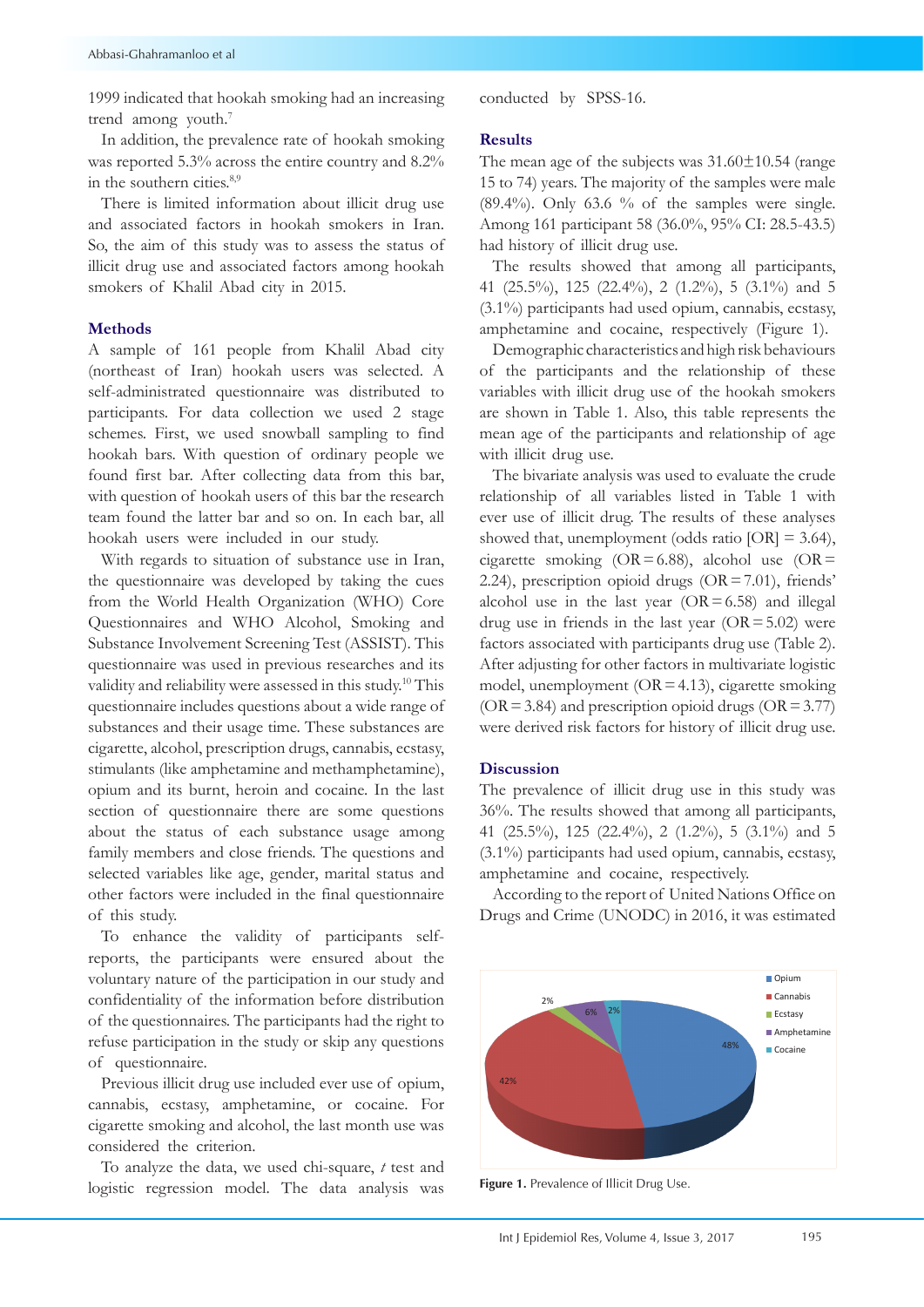#### Table 1. Demographic Characteristics of the Participants by Illicit Drug Use

|                                                         | <b>Illicit Drug Use</b> |                  |         |  |  |
|---------------------------------------------------------|-------------------------|------------------|---------|--|--|
| Characteristics                                         | No                      | Yes              | P Value |  |  |
|                                                         | No. (%)                 | No. (%)          |         |  |  |
| Age                                                     | 31.68±11.44             | $31.45 \pm 8.83$ | 0.894   |  |  |
| Gender                                                  |                         |                  |         |  |  |
| Male                                                    | 90 (62.5)               | 54 (37.5)        | 0.256   |  |  |
| Female                                                  | 13(76.5)                | 4(23.5)          |         |  |  |
| Marital status                                          |                         |                  |         |  |  |
| Single                                                  | 63 (61.8)               | 39 (38.2)        | 0.442   |  |  |
| Married                                                 | 40 (67.8)               | 19 (32.2)        |         |  |  |
| Job status                                              |                         |                  |         |  |  |
| Unemployed                                              | 47 (52.8)               | 42 (47.2)        | < 0.01  |  |  |
| Employed                                                | 49 (80.3)               | 12 (19.7)        |         |  |  |
| Education                                               |                         |                  |         |  |  |
| Illiterate                                              | 13 (72.2)               | 5(27.8)          | 0.302   |  |  |
| Primary education                                       | 10(55.6)                | 8(44.4)          |         |  |  |
| Secondary education                                     | 28 (58.3)               | 20 (41.7)        |         |  |  |
| Diploma                                                 | 44 (72.1)               | 17(27.9)         |         |  |  |
| Academic education                                      | 8(50.0)                 | 8(50.0)          |         |  |  |
| Order of birth                                          |                         |                  |         |  |  |
| First                                                   | 45 (72.6)               | 17(27.4)         | 0.072   |  |  |
| Other than first                                        | 58 (58.6)               | 41 (41.4)        |         |  |  |
| Smoking (last month)                                    |                         |                  |         |  |  |
| No                                                      | 82 (79.6)               | 21 (20.4)        | < 0.01  |  |  |
| Yes                                                     | 21 (36.2)               | 37 (63.8)        |         |  |  |
| Alcohol use (last month)                                |                         |                  |         |  |  |
| No                                                      | 77 (70.0)               | 33 (30.0)        | 0.019   |  |  |
| Yes                                                     | 26 (51.0)               | 25 (49.0)        |         |  |  |
| Prescription opioid drugs use (life time)               |                         |                  |         |  |  |
| No                                                      | 92 (74.8)               | 31 (25.2)        | < 0.01  |  |  |
| Yes                                                     | 11(29.7)                | 26 (70.3)        |         |  |  |
| Alcohol use among friends (last year)                   |                         |                  |         |  |  |
| Yes                                                     | 62 (54.9)               | 51(45.1)         | < 0.01  |  |  |
| No                                                      | 16 (88.9)               | 2(11.1)          |         |  |  |
| Don't know                                              | 24 (82.8)               | 5(17.2)          |         |  |  |
| Prescription opioid drugs use among friends (last year) |                         |                  |         |  |  |
| Yes                                                     | 40 (52.6)               | 36 (47.4)        | 0.011   |  |  |
| $\rm No$                                                | 26 (81.3)               | 6(18.8)          |         |  |  |
| Don't know                                              | 36 (69.2)               | 16 (30.8)        |         |  |  |
| Illicit drug use among friends (last year)              |                         |                  |         |  |  |
| Yes                                                     | 23 (41.1)               | 33 (58.9)        | < 0.01  |  |  |
| No                                                      | 42 (77.8)               | 12 (22.2)        |         |  |  |
| Don't know                                              | 37 (74.0)               | 13 (26.0)        |         |  |  |

that 1 in 20 adults, or a quarter of a billion people aged 15 to 64 years, used at least one drug in 2014. Almost 12% of the total number of people who use drugs, or over 29 million people, are estimated to suffer from drug use disorders.<sup>11</sup>

The result of a study in Iran indicated that only 11% of the participants had ever used any drug. Opium predominated and only hashish and heroin were the other reported drugs.<sup>12</sup>

 Our results showed that gender had no significant relationship with illicit drug use. A study in Iran concluded that males were at greater risk of ever using opium and other drugs.13 Our result is consistent with finding in the Western countries.<sup>14</sup> Probably due to the small number of female participants in our study, this relationship is not real.

The result of this study showed that unemployment had significant relationship with ever use of illicit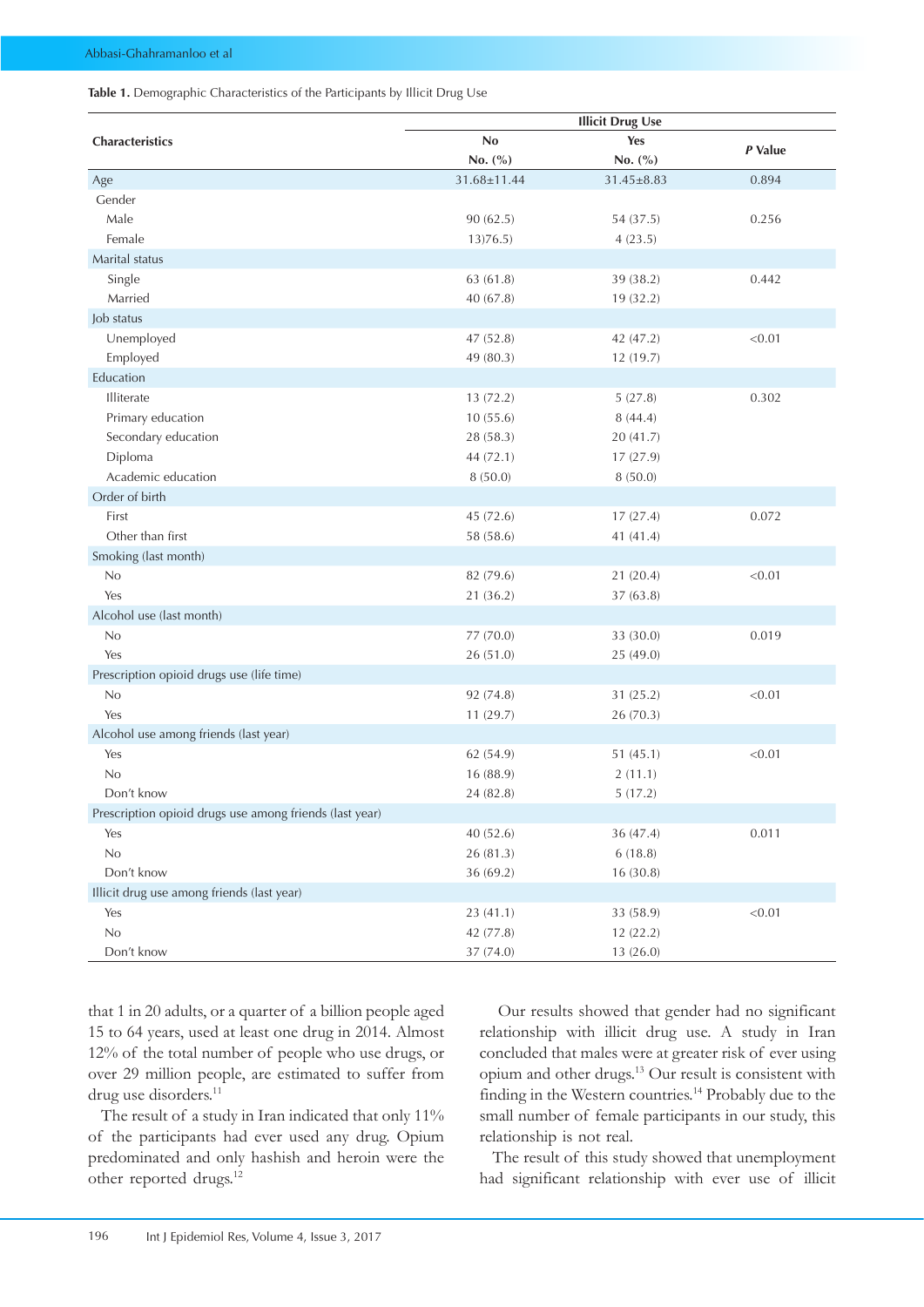|  |  |  | Table 2. Logistic Regression Analysis of the Association Between Illicit Drug Use and High Risk Variables |
|--|--|--|-----------------------------------------------------------------------------------------------------------|
|--|--|--|-----------------------------------------------------------------------------------------------------------|

|                                                         | <b>Illicit Drug Use</b> |               |                          |                           |                |                          |
|---------------------------------------------------------|-------------------------|---------------|--------------------------|---------------------------|----------------|--------------------------|
| <b>Variables</b>                                        | <b>Crude Estimates</b>  |               |                          | <b>Adjusted Estimates</b> |                |                          |
|                                                         | <b>OR</b>               | 95% CI        | $\boldsymbol{P}$         | <b>OR</b>                 | 95% CI         | $\boldsymbol{P}$         |
| Age                                                     | 0.99                    | $0.96 - 1.02$ | 0.893                    | 1.02                      | $0.94 - 1.09$  | 0.576                    |
| Education                                               |                         |               |                          |                           |                |                          |
| Illiterate                                              | Reference               |               | $\frac{1}{2}$            | Reference                 |                | $\bar{\phantom{a}}$      |
| Primary education                                       | 0.38                    | $0.12 - 1.19$ | 0.099                    | 1.15                      | $0.23 - 5.70$  | 0.859                    |
| Secondary education                                     | 0.71                    | $0.22 - 2.22$ | 0.561                    | 1.82                      | 0.37-8.91      | 0.457                    |
| Diploma                                                 | 0.80                    | $0.20 - 3.08$ | 0.746                    | 2.61                      | 0.39-17.18     | 0.316                    |
| Academic education                                      | 0.38                    | $0.09 - 1.59$ | 0.188                    | 2.41                      | $0.20 - 28.30$ | 0.482                    |
| Gender(being male)                                      | 0.513                   | 0.159-1.65    | 0.263                    | 2.27                      | $0.43 - 12.01$ | 0.332                    |
| Job status (Unemployed)                                 | 3.64                    | 1.71-7.77     | < 0.01                   | 4.13                      | 1.48-11.51     | < 0.01                   |
| Order of birth(first)                                   | 0.534                   | 0.269-1.06    | 0.074                    | 0.64                      | $0.24 - 1.67$  | 0.370                    |
| Marital status (Single)                                 | 0.767                   | 0.390-1.50    | 0.443                    | 1.03                      | 0.34-3.08      | 0.955                    |
| Smoking(last month)                                     | 6.88                    | 3.35-14.11    | < 0.01                   | 3.84                      | 1.40-10.52     | < 0.01                   |
| Alcohol (last month)                                    | 2.24                    | 1.13-4.44     | 0.021                    | 1.43                      | $0.50 - 4.10$  | 0.504                    |
| Prescription opioid drugs use(life time)                | 7.01                    | 3.10-15.83    | < 0.01                   | 3.77                      | 1.30-10.87     | 0.014                    |
| Alcohol use among friends (last year)                   |                         |               |                          |                           |                |                          |
| No                                                      | Reference               |               |                          | Reference                 |                |                          |
| Don't know                                              | 1.66                    | 0.28-9.66     | 0.569                    | 1.94                      | 0.17-21.25     | 0.587                    |
| Yes                                                     | 6.58                    | 1.44-29.96    | 0.015                    | 3.63                      | 0.47-27.93     | 0.215                    |
| Prescription opioid drugs use among friends (last year) |                         |               |                          |                           |                |                          |
| No                                                      | Reference               |               | L,                       | Reference                 |                | $\overline{\phantom{a}}$ |
| Don't know                                              | 0.51                    | $0.17 - 1.50$ | 0.228                    | 0.42                      | $0.07 - 2.36$  | 0.327                    |
| Yes                                                     | 2.02                    | 0.96-4.25     | 0.062                    | 0.67                      | $0.20 - 2.21$  | 0.519                    |
| Illicit drug use among friends (last year)              |                         |               |                          |                           |                |                          |
| No                                                      | Reference               |               | $\overline{\phantom{a}}$ | Reference                 |                | $\overline{\phantom{a}}$ |
| Don't know                                              | 1.23                    | $0.50 - 3.02$ | 0.653                    | 1.72                      | $0.44 - 6.70$  | 0.433                    |
| Yes                                                     | 5.02                    | 2.18-11.55    | < 0.01                   | 2.20                      | 0.66-7.36      | 0.198                    |

drug. After adjusting for other factors in multivariate logistic model, unemployment  $(OR = 4.13)$ , was a risk factor for illicit drug use. The literature suggests that the employment status (e.g. being unemployment) enhances the chance of engaging in the trade and using of illicit drug.15 Several studies show that illicit drug use is more prevalent among unemployed people than among the general population.16,17 For example, a national survey in the Philippines indicated that nearly 33% of the drug users were unemployed.18

Our results showed that smoking in the last year  $(OR = 3.84)$ , and life time prescription opioid drugs use  $(OR = 3.77)$  had significant relationship with illicit drug use. One of the most important approaches in preventive programs of drug use is considering of cooccurrence. A great deal of researches emphasized on the co-occurrence of illicit drug use and other high risk behaviors.6,19-21

Positive peer and friends effects on engaging in high risk behaviours like binge drinking, smoking and illicit drug use were shown in different studies.22-24 In our study in crude estimates, we saw the relationship of friends' alcohol and illicit drug use with illicit drug use of study samples. However, these variables did

not remain significant in the final logistic regression model.

Most of hookah users smoke hookah with their friends and this pattern has been demonstrated in Iranian and some Arabic countries.25-28 Our findings showed that 134 (83.2%) of the participants stated that one of the reasons for which they smoke hookah is having hookah smokers friends. This friendly relationship causes group consumption of hookah. Thus, it seems necessary to conduct epidemiologic studies, especially case-control ones, about the effect of hookah smoking on diseases in hookah bars.

## **Conclusion**

This study reported the prevalence of illicit drug use and determined some of its associated factors among hookah users. With regards to our results, it seems necessary to design epidemiologic studies in order to determine and monitor the incidence rate of illicit drug use and its correlates at national scale among the individuals with such risky behaviors.

#### **Ethical Approval**

This study was approved by the committee of ethics